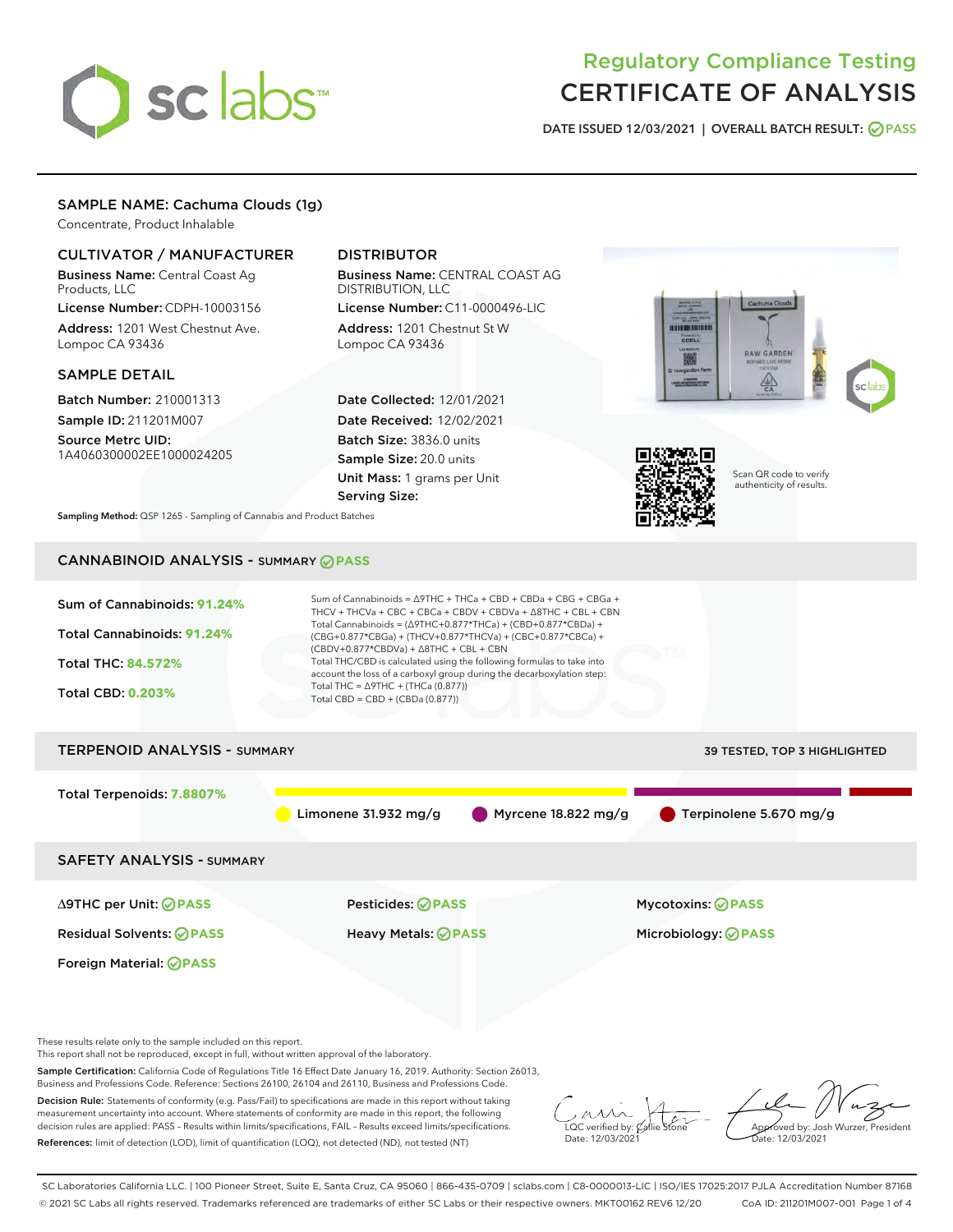



CACHUMA CLOUDS (1G) | DATE ISSUED 12/03/2021 | OVERALL BATCH RESULT: @ PASS

#### CANNABINOID TEST RESULTS - 12/02/2021 2 PASS

Tested by high-performance liquid chromatography with diode-array detection (HPLC-DAD). **Method:** QSP 1157 - Analysis of Cannabinoids by HPLC-DAD

#### TOTAL CANNABINOIDS: **91.24%**

Total Cannabinoids (Total THC) + (Total CBD) + (Total CBG) + (Total THCV) + (Total CBC) + (Total CBDV) + ∆8THC + CBL + CBN

TOTAL THC: **84.572%** Total THC (∆9THC+0.877\*THCa)

TOTAL CBD: **0.203%**

Total CBD (CBD+0.877\*CBDa)

TOTAL CBG: 5.491% Total CBG (CBG+0.877\*CBGa)

TOTAL THCV: 0.56% Total THCV (THCV+0.877\*THCVa)

TOTAL CBC: ND Total CBC (CBC+0.877\*CBCa)

TOTAL CBDV: ND Total CBDV (CBDV+0.877\*CBDVa)

| <b>COMPOUND</b>            | LOD/LOQ<br>(mg/g) | <b>MEASUREMENT</b><br><b>UNCERTAINTY</b><br>(mg/g) | <b>RESULT</b><br>(mg/g) | <b>RESULT</b><br>(%) |
|----------------------------|-------------------|----------------------------------------------------|-------------------------|----------------------|
| <b>A9THC</b>               | 0.06/0.26         | ±29.093                                            | 845.72                  | 84.572               |
| <b>CBG</b>                 | 0.06/0.19         | ±2.163                                             | 54.91                   | 5.491                |
| <b>THCV</b>                | 0.1/0.2           | ±0.28                                              | 5.6                     | 0.56                 |
| $\triangle$ 8THC           | 0.1/0.4           | ±0.22                                              | 2.8                     | 0.28                 |
| <b>CBD</b>                 | 0.07/0.29         | ±0.094                                             | 2.03                    | 0.203                |
| <b>CBN</b>                 | 0.1/0.3           | ±0.08                                              | 1.3                     | 0.13                 |
| <b>THCa</b>                | 0.05/0.14         | N/A                                                | <b>ND</b>               | <b>ND</b>            |
| <b>THCVa</b>               | 0.07/0.20         | N/A                                                | <b>ND</b>               | <b>ND</b>            |
| <b>CBDa</b>                | 0.02/0.19         | N/A                                                | <b>ND</b>               | <b>ND</b>            |
| <b>CBDV</b>                | 0.04 / 0.15       | N/A                                                | <b>ND</b>               | <b>ND</b>            |
| <b>CBDVa</b>               | 0.03/0.53         | N/A                                                | <b>ND</b>               | <b>ND</b>            |
| <b>CBGa</b>                | 0.1/0.2           | N/A                                                | <b>ND</b>               | <b>ND</b>            |
| <b>CBL</b>                 | 0.06 / 0.24       | N/A                                                | <b>ND</b>               | <b>ND</b>            |
| <b>CBC</b>                 | 0.2 / 0.5         | N/A                                                | <b>ND</b>               | <b>ND</b>            |
| <b>CBCa</b>                | 0.07/0.28         | N/A                                                | <b>ND</b>               | <b>ND</b>            |
| <b>SUM OF CANNABINOIDS</b> |                   |                                                    | $912.4 \text{ mg/g}$    | 91.24%               |

#### **UNIT MASS: 1 grams per Unit**

| ∆9THC per Unit                         | 1120 per-package limit | 845.72 mg/unit | <b>PASS</b> |
|----------------------------------------|------------------------|----------------|-------------|
| <b>Total THC per Unit</b>              |                        | 845.72 mg/unit |             |
| <b>CBD</b> per Unit                    |                        | $2.03$ mg/unit |             |
| <b>Total CBD per Unit</b>              |                        | $2.03$ mg/unit |             |
| <b>Sum of Cannabinoids</b><br>per Unit |                        | 912.4 mg/unit  |             |
| <b>Total Cannabinoids</b><br>per Unit  |                        | 912.4 mg/unit  |             |

#### TERPENOID TEST RESULTS - 12/03/2021

Terpene analysis utilizing gas chromatography-flame ionization detection (GC-FID). **Method:** QSP 1192 - Analysis of Terpenoids by GC-FID

| <b>COMPOUND</b>           | LOD/LOQ<br>(mg/g) | <b>MEASUREMENT</b><br><b>UNCERTAINTY</b><br>(mg/g) | <b>RESULT</b><br>(mg/g)                         | <b>RESULT</b><br>(%) |
|---------------------------|-------------------|----------------------------------------------------|-------------------------------------------------|----------------------|
| Limonene                  | 0.005 / 0.016     | ±0.4566                                            | 31.932                                          | 3.1932               |
| <b>Myrcene</b>            | 0.008 / 0.025     | ±0.2428                                            | 18.822                                          | 1.8822               |
| Terpinolene               | 0.008 / 0.026     | ±0.1162                                            | 5.670                                           | 0.5670               |
| $\beta$ Caryophyllene     | 0.004 / 0.012     | ±0.1929                                            | 5.418                                           | 0.5418               |
| $\beta$ Pinene            | 0.004 / 0.014     | ±0.0482                                            | 4.193                                           | 0.4193               |
| Linalool                  | 0.009 / 0.032     | ±0.1424                                            | 3.748                                           | 0.3748               |
| $\alpha$ Pinene           | 0.005 / 0.017     | ±0.0233                                            | 2.707                                           | 0.2707               |
| $\alpha$ Humulene         | 0.009/0.029       | ±0.0395                                            | 1.232                                           | 0.1232               |
| Fenchol                   | 0.010 / 0.034     | ±0.0411                                            | 1.063                                           | 0.1063               |
| Ocimene                   | 0.011 / 0.038     | ±0.0322                                            | 1.004                                           | 0.1004               |
| Terpineol                 | 0.016 / 0.055     | ±0.0400                                            | 0.652                                           | 0.0652               |
| Camphene                  | 0.005 / 0.015     | ±0.0058                                            | 0.500                                           | 0.0500               |
| trans- $\beta$ -Farnesene | 0.008 / 0.025     | ±0.0141                                            | 0.398                                           | 0.0398               |
| Valencene                 | 0.009 / 0.030     | ±0.0171                                            | 0.248                                           | 0.0248               |
| $\alpha$ Phellandrene     | 0.006 / 0.020     | ±0.0028                                            | 0.204                                           | 0.0204               |
| $\alpha$ Terpinene        | 0.005 / 0.017     | ±0.0025                                            | 0.167                                           | 0.0167               |
| 3 Carene                  | 0.005 / 0.018     | ±0.0024                                            | 0.166                                           | 0.0166               |
| <b>Borneol</b>            | 0.005 / 0.016     | ±0.0066                                            | 0.158                                           | 0.0158               |
| $\gamma$ Terpinene        | 0.006 / 0.018     | ±0.0022                                            | 0.127                                           | 0.0127               |
| Fenchone                  | 0.009 / 0.028     | ±0.0025                                            | 0.087                                           | 0.0087               |
| Nerolidol                 | 0.009 / 0.028     | ±0.0050                                            | 0.080                                           | 0.0080               |
| $\alpha$ Bisabolol        | 0.008 / 0.026     | ±0.0021                                            | 0.039                                           | 0.0039               |
| Eucalyptol                | 0.006 / 0.018     | ±0.0009                                            | 0.035                                           | 0.0035               |
| Sabinene Hydrate          | 0.006 / 0.022     | ±0.0012                                            | 0.031                                           | 0.0031               |
| Guaiol                    | 0.009 / 0.030     | ±0.0015                                            | 0.031                                           | 0.0031               |
| Sabinene                  | 0.004 / 0.014     | ±0.0003                                            | 0.027                                           | 0.0027               |
| Geraniol                  | 0.002 / 0.007     | ±0.0011                                            | 0.026                                           | 0.0026               |
| Citronellol               | 0.003 / 0.010     | ±0.0012                                            | 0.025                                           | 0.0025               |
| p-Cymene                  | 0.005 / 0.016     | ±0.0005                                            | 0.017                                           | 0.0017               |
| Nerol                     | 0.003 / 0.011     | N/A                                                | <loq< th=""><th><loq< th=""></loq<></th></loq<> | <loq< th=""></loq<>  |
| Caryophyllene<br>Oxide    | 0.010 / 0.033     | N/A                                                | <loq< th=""><th><loq< th=""></loq<></th></loq<> | <loq< th=""></loq<>  |
| (-)-Isopulegol            | 0.005 / 0.016     | N/A                                                | ND                                              | <b>ND</b>            |
| Camphor                   | 0.006 / 0.019     | N/A                                                | ND                                              | <b>ND</b>            |
| Isoborneol                | 0.004 / 0.012     | N/A                                                | ND                                              | ND                   |
| Menthol                   | 0.008 / 0.025     | N/A                                                | ND                                              | ND                   |
| $R-(+)$ -Pulegone         | 0.003 / 0.011     | N/A                                                | ND                                              | ND                   |
| <b>Geranyl Acetate</b>    | 0.004 / 0.014     | N/A                                                | ND                                              | ND                   |
| $\alpha$ Cedrene          | 0.005 / 0.016     | N/A                                                | ND                                              | ND                   |
| Cedrol                    | 0.008 / 0.027     | N/A                                                | <b>ND</b>                                       | ND                   |
| <b>TOTAL TERPENOIDS</b>   |                   |                                                    | 78.807 mg/g                                     | 7.8807%              |

SC Laboratories California LLC. | 100 Pioneer Street, Suite E, Santa Cruz, CA 95060 | 866-435-0709 | sclabs.com | C8-0000013-LIC | ISO/IES 17025:2017 PJLA Accreditation Number 87168 © 2021 SC Labs all rights reserved. Trademarks referenced are trademarks of either SC Labs or their respective owners. MKT00162 REV6 12/20 CoA ID: 211201M007-001 Page 2 of 4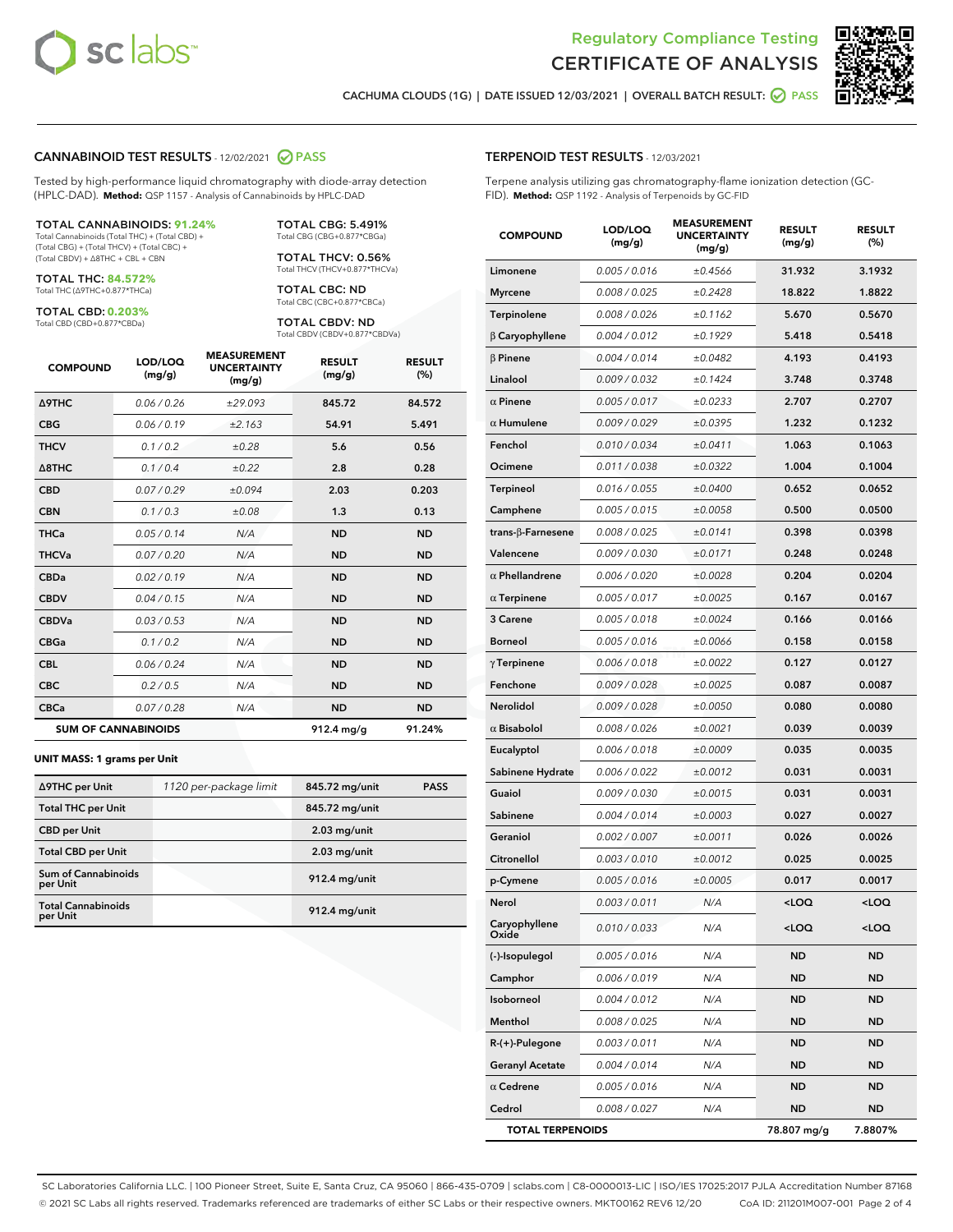



CACHUMA CLOUDS (1G) | DATE ISSUED 12/03/2021 | OVERALL BATCH RESULT: ◯ PASS

# CATEGORY 1 PESTICIDE TEST RESULTS - 12/03/2021 2 PASS

Pesticide and plant growth regulator analysis utilizing high-performance liquid chromatography-mass spectrometry (HPLC-MS) or gas chromatography-mass spectrometry (GC-MS). \*GC-MS utilized where indicated. **Method:** QSP 1212 - Analysis of Pesticides and Mycotoxins by LC-MS or QSP 1213 - Analysis of Pesticides by GC-MS

| <b>COMPOUND</b>             | LOD/LOQ<br>$(\mu g/g)$ | <b>ACTION</b><br><b>LIMIT</b><br>$(\mu g/g)$ | <b>MEASUREMENT</b><br><b>UNCERTAINTY</b><br>$(\mu g/g)$ | <b>RESULT</b><br>$(\mu g/g)$ | <b>RESULT</b> |
|-----------------------------|------------------------|----------------------------------------------|---------------------------------------------------------|------------------------------|---------------|
| Aldicarb                    | 0.03 / 0.08            | $\ge$ LOD                                    | N/A                                                     | <b>ND</b>                    | <b>PASS</b>   |
| Carbofuran                  | 0.02/0.05              | $>$ LOD                                      | N/A                                                     | <b>ND</b>                    | <b>PASS</b>   |
| Chlordane*                  | 0.03 / 0.08            | $\geq$ LOD                                   | N/A                                                     | <b>ND</b>                    | <b>PASS</b>   |
| Chlorfenapyr*               | 0.03/0.10              | $\geq$ LOD                                   | N/A                                                     | <b>ND</b>                    | <b>PASS</b>   |
| Chlorpyrifos                | 0.02 / 0.06            | $\ge$ LOD                                    | N/A                                                     | <b>ND</b>                    | <b>PASS</b>   |
| Coumaphos                   | 0.02 / 0.07            | $\ge$ LOD                                    | N/A                                                     | <b>ND</b>                    | <b>PASS</b>   |
| Daminozide                  | 0.02/0.07              | $>$ LOD                                      | N/A                                                     | <b>ND</b>                    | <b>PASS</b>   |
| <b>DDVP</b><br>(Dichlorvos) | 0.03/0.09              | $\ge$ LOD                                    | N/A                                                     | <b>ND</b>                    | <b>PASS</b>   |
| Dimethoate                  | 0.03 / 0.08            | $\ge$ LOD                                    | N/A                                                     | <b>ND</b>                    | <b>PASS</b>   |
| Ethoprop(hos)               | 0.03/0.10              | $>$ LOD                                      | N/A                                                     | <b>ND</b>                    | <b>PASS</b>   |
| Etofenprox                  | 0.02 / 0.06            | $\ge$ LOD                                    | N/A                                                     | <b>ND</b>                    | <b>PASS</b>   |
| Fenoxycarb                  | 0.03 / 0.08            | $\ge$ LOD                                    | N/A                                                     | <b>ND</b>                    | <b>PASS</b>   |
| Fipronil                    | 0.03/0.08              | $\ge$ LOD                                    | N/A                                                     | <b>ND</b>                    | <b>PASS</b>   |
| Imazalil                    | 0.02 / 0.06            | $\ge$ LOD                                    | N/A                                                     | <b>ND</b>                    | <b>PASS</b>   |
| <b>Methiocarb</b>           | 0.02 / 0.07            | $\ge$ LOD                                    | N/A                                                     | <b>ND</b>                    | <b>PASS</b>   |
| Methyl<br>parathion         | 0.03/0.10              | $\ge$ LOD                                    | N/A                                                     | <b>ND</b>                    | <b>PASS</b>   |
| <b>Mevinphos</b>            | 0.03/0.09              | $>$ LOD                                      | N/A                                                     | <b>ND</b>                    | <b>PASS</b>   |
| Paclobutrazol               | 0.02 / 0.05            | $\ge$ LOD                                    | N/A                                                     | <b>ND</b>                    | <b>PASS</b>   |
| Propoxur                    | 0.03/0.09              | $\ge$ LOD                                    | N/A                                                     | <b>ND</b>                    | <b>PASS</b>   |
| Spiroxamine                 | 0.03 / 0.08            | $\ge$ LOD                                    | N/A                                                     | <b>ND</b>                    | <b>PASS</b>   |
| Thiacloprid                 | 0.03/0.10              | $\ge$ LOD                                    | N/A                                                     | <b>ND</b>                    | <b>PASS</b>   |

#### CATEGORY 2 PESTICIDE TEST RESULTS - 12/03/2021 @ PASS

| <b>COMPOUND</b>          | LOD/LOO<br>$(\mu g/g)$ | <b>ACTION</b><br>LIMIT<br>$(\mu g/g)$ | <b>MEASUREMENT</b><br><b>UNCERTAINTY</b><br>$(\mu g/g)$ | <b>RESULT</b><br>$(\mu g/g)$ | <b>RESULT</b> |  |
|--------------------------|------------------------|---------------------------------------|---------------------------------------------------------|------------------------------|---------------|--|
| Abamectin                | 0.03/0.10              | 0.1                                   | N/A                                                     | <b>ND</b>                    | <b>PASS</b>   |  |
| Acephate                 | 0.02/0.07              | 0.1                                   | N/A                                                     | <b>ND</b>                    | <b>PASS</b>   |  |
| Acequinocyl              | 0.02/0.07              | 0.1                                   | N/A                                                     | <b>ND</b>                    | <b>PASS</b>   |  |
| Acetamiprid              | 0.02 / 0.05            | 0.1                                   | N/A                                                     | <b>ND</b>                    | <b>PASS</b>   |  |
| Azoxystrobin             | 0.02/0.07              | 0.1                                   | N/A                                                     | <b>ND</b>                    | <b>PASS</b>   |  |
| <b>Bifenazate</b>        | 0.01 / 0.04            | 0.1                                   | N/A                                                     | <b>ND</b>                    | <b>PASS</b>   |  |
| <b>Bifenthrin</b>        | 0.02/0.05              | 3                                     | N/A                                                     | <b>ND</b>                    | <b>PASS</b>   |  |
| <b>Boscalid</b>          | 0.03/0.09              | 0.1                                   | N/A                                                     | <b>ND</b>                    | <b>PASS</b>   |  |
| Captan                   | 0.19/0.57              | 0.7                                   | N/A                                                     | <b>ND</b>                    | <b>PASS</b>   |  |
| Carbaryl                 | 0.02/0.06              | 0.5                                   | N/A                                                     | <b>ND</b>                    | <b>PASS</b>   |  |
| Chlorantranilip-<br>role | 0.04/0.12              | 10                                    | N/A                                                     | <b>ND</b>                    | <b>PASS</b>   |  |
| Clofentezine             | 0.03/0.09              | 0.1                                   | N/A                                                     | <b>ND</b>                    | <b>PASS</b>   |  |

| <b>COMPOUND</b>               | LOD/LOQ<br>(µg/g) | <b>ACTION</b><br><b>LIMIT</b><br>$(\mu g/g)$ | <b>MEASUREMENT</b><br><b>UNCERTAINTY</b><br>$(\mu g/g)$ | <b>RESULT</b><br>(µg/g) | <b>RESULT</b> |
|-------------------------------|-------------------|----------------------------------------------|---------------------------------------------------------|-------------------------|---------------|
| Cyfluthrin                    | 0.12 / 0.38       | $\overline{c}$                               | N/A                                                     | ND                      | <b>PASS</b>   |
| Cypermethrin                  | 0.11 / 0.32       | $\mathcal{I}$                                | N/A                                                     | ND                      | <b>PASS</b>   |
| <b>Diazinon</b>               | 0.02 / 0.05       | 0.1                                          | N/A                                                     | <b>ND</b>               | <b>PASS</b>   |
| Dimethomorph                  | 0.03 / 0.09       | 2                                            | N/A                                                     | ND                      | <b>PASS</b>   |
| Etoxazole                     | 0.02 / 0.06       | 0.1                                          | N/A                                                     | ND                      | <b>PASS</b>   |
| Fenhexamid                    | 0.03 / 0.09       | 0.1                                          | N/A                                                     | ND                      | <b>PASS</b>   |
| Fenpyroximate                 | 0.02 / 0.06       | 0.1                                          | N/A                                                     | <b>ND</b>               | <b>PASS</b>   |
| Flonicamid                    | 0.03 / 0.10       | 0.1                                          | N/A                                                     | ND                      | <b>PASS</b>   |
| Fludioxonil                   | 0.03 / 0.10       | 0.1                                          | N/A                                                     | ND                      | <b>PASS</b>   |
| Hexythiazox                   | 0.02 / 0.07       | 0.1                                          | N/A                                                     | ND                      | <b>PASS</b>   |
| Imidacloprid                  | 0.04 / 0.11       | 5                                            | N/A                                                     | ND                      | <b>PASS</b>   |
| Kresoxim-methyl               | 0.02 / 0.07       | 0.1                                          | N/A                                                     | ND                      | <b>PASS</b>   |
| <b>Malathion</b>              | 0.03 / 0.09       | 0.5                                          | N/A                                                     | <b>ND</b>               | <b>PASS</b>   |
| Metalaxyl                     | 0.02 / 0.07       | $\overline{c}$                               | N/A                                                     | <b>ND</b>               | <b>PASS</b>   |
| Methomyl                      | 0.03 / 0.10       | $\mathcal{I}$                                | N/A                                                     | <b>ND</b>               | <b>PASS</b>   |
| Myclobutanil                  | 0.03 / 0.09       | 0.1                                          | N/A                                                     | <b>ND</b>               | <b>PASS</b>   |
| Naled                         | 0.02 / 0.07       | 0.1                                          | N/A                                                     | <b>ND</b>               | <b>PASS</b>   |
| Oxamyl                        | 0.04 / 0.11       | 0.5                                          | N/A                                                     | <b>ND</b>               | <b>PASS</b>   |
| Pentachloronitro-<br>benzene* | 0.03 / 0.09       | 0.1                                          | N/A                                                     | <b>ND</b>               | <b>PASS</b>   |
| Permethrin                    | 0.04 / 0.12       | 0.5                                          | N/A                                                     | <b>ND</b>               | <b>PASS</b>   |
| Phosmet                       | 0.03 / 0.10       | 0.1                                          | N/A                                                     | <b>ND</b>               | <b>PASS</b>   |
| Piperonylbu-<br>toxide        | 0.02 / 0.07       | 3                                            | N/A                                                     | <b>ND</b>               | <b>PASS</b>   |
| Prallethrin                   | 0.03 / 0.08       | 0.1                                          | N/A                                                     | ND                      | <b>PASS</b>   |
| Propiconazole                 | 0.02 / 0.07       | 0.1                                          | N/A                                                     | <b>ND</b>               | <b>PASS</b>   |
| Pyrethrins                    | 0.04 / 0.12       | 0.5                                          | N/A                                                     | ND                      | <b>PASS</b>   |
| Pyridaben                     | 0.02 / 0.07       | 0.1                                          | N/A                                                     | ND                      | <b>PASS</b>   |
| Spinetoram                    | 0.02 / 0.07       | 0.1                                          | N/A                                                     | <b>ND</b>               | <b>PASS</b>   |
| Spinosad                      | 0.02 / 0.07       | 0.1                                          | N/A                                                     | <b>ND</b>               | <b>PASS</b>   |
| Spiromesifen                  | 0.02 / 0.05       | 0.1                                          | N/A                                                     | ND                      | <b>PASS</b>   |
| Spirotetramat                 | 0.02 / 0.06       | 0.1                                          | N/A                                                     | <b>ND</b>               | <b>PASS</b>   |
| Tebuconazole                  | 0.02 / 0.07       | 0.1                                          | N/A                                                     | ND                      | <b>PASS</b>   |
| Thiamethoxam                  | 0.03 / 0.10       | 5                                            | N/A                                                     | ND                      | <b>PASS</b>   |
| Trifloxystrobin               | 0.03 / 0.08       | 0.1                                          | N/A                                                     | ND                      | <b>PASS</b>   |

SC Laboratories California LLC. | 100 Pioneer Street, Suite E, Santa Cruz, CA 95060 | 866-435-0709 | sclabs.com | C8-0000013-LIC | ISO/IES 17025:2017 PJLA Accreditation Number 87168 © 2021 SC Labs all rights reserved. Trademarks referenced are trademarks of either SC Labs or their respective owners. MKT00162 REV6 12/20 CoA ID: 211201M007-001 Page 3 of 4